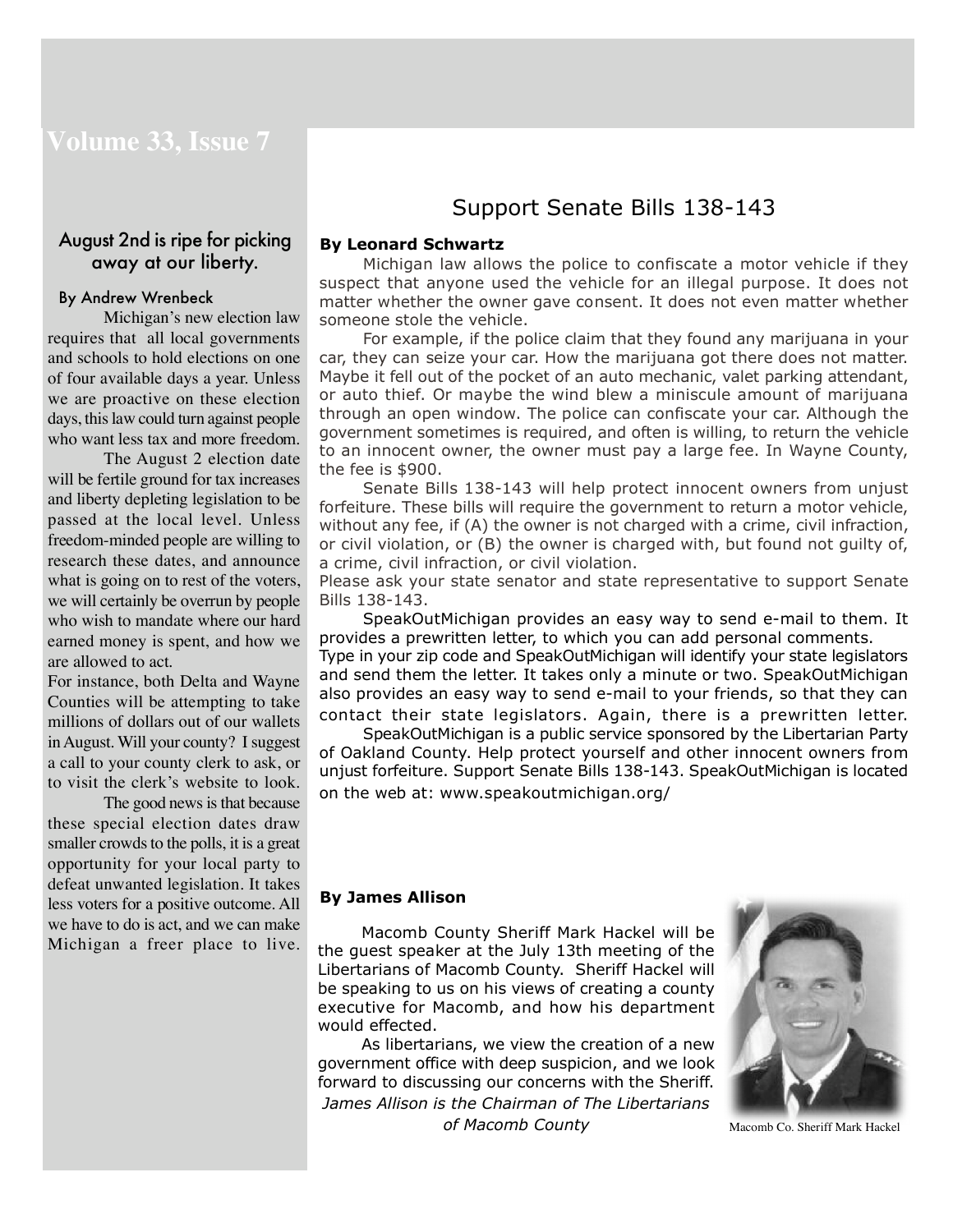# MICHIGANLIBERTARIAN

# **Volume 33, Issue 7** July, 2005

Watching For A Sneak Attack

**Help Stop Unjust Forfeitures**

**Sheriff Hackel to Visit Macomb Libertarians**

The Libertarian Party Of Michigan P.O. Box 27065 Lansing, MI 48924 (888) FREE-NOW TDD:313-381-4125 TDD

#### **w w w . l p m i c h . o r g**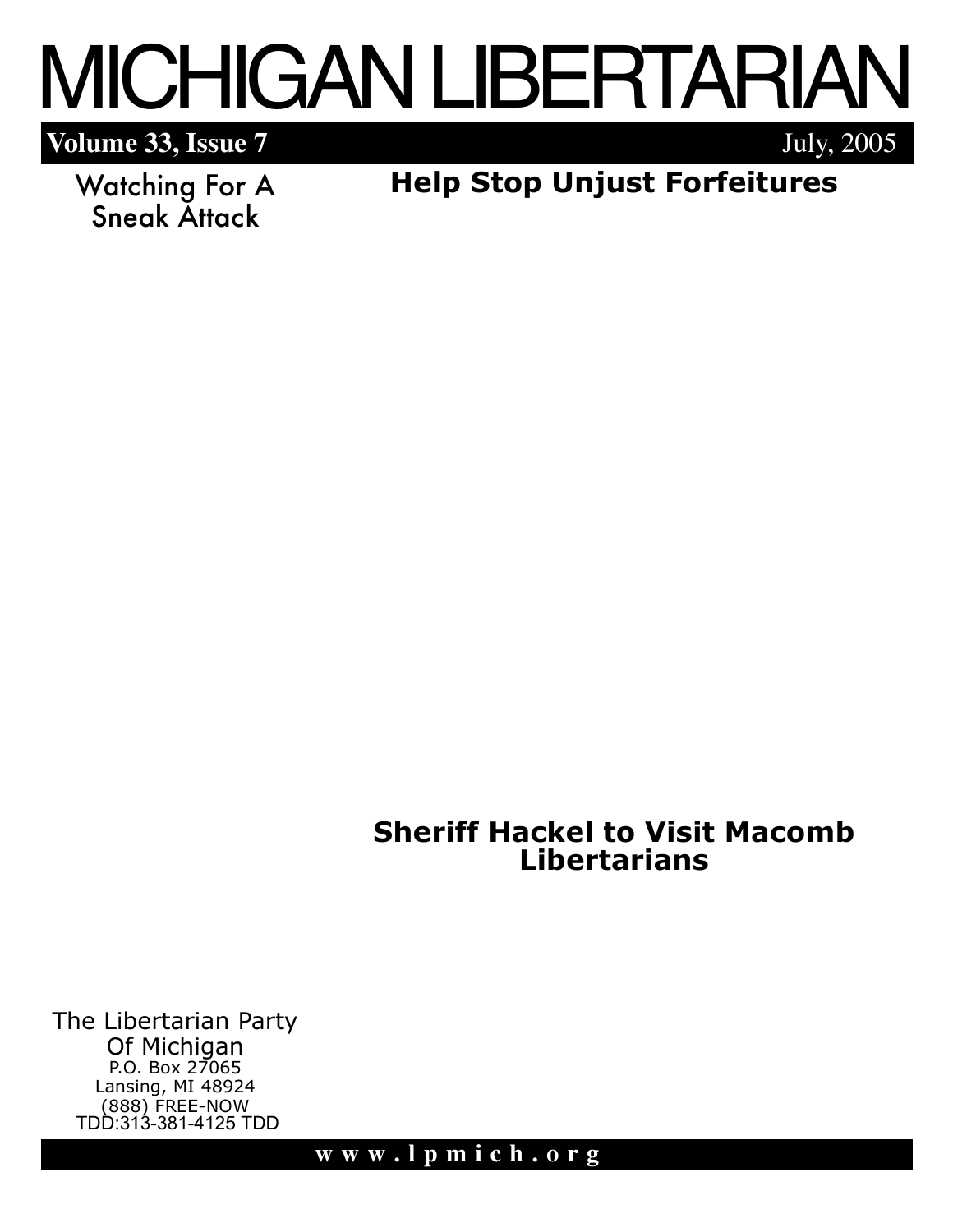# Libertarian Party Of Michigan Officers and Directors

Chair: Nathan Allen Vice Chair: Scotty Boman Secretary: James Hudler Treasurer: Will White Political Director: Leonard Schwartz poldir@lpmich.org Membership Director: Greg Dirasian m e m d i r @ l p m i c h . o r g Newsletter Director Communications Director Development Director Judicial Committee: Jerry Bloom Judicial Committee: Mike Corliss Judicial Committee: Bill Hall Newsletter Editor: Andrew Wrenbeck new sletter@lpmich.org

chair@lpmich.org vice chair@lpmich.org s e cretary @lpmich.org treasurer@lpmich.org new sletter@lpmich.org

w e b t e a m @ l p m i c h . o r g

jerryliberty@hotmail.com m r c o r liss 1@ ju n o . c o m hallww@wnj.com

# Newsletter Information

The *Michigan Libertarian* is published bimonthly as the official newsletter of the Libertarian Party of Michigan, 913 W. Holmes Rd., Lansing, MI 48910. Phone: (888) FREENOW

*Have something to share with other Michigan Libertarians?*

**Submissions:** Please email articles to newsletter@lpmich.org

Only electronic submission will be accepted. Acceptable formats are plain text, MS Word, HTML, Freehand. Any other formats, please ask first.

**Deadline:** The next deadline for submission of articles and advertising is August 15, 2005.

Advertising: Please email advertising to newsletter@lpmich.org

Only electronic format will be accepted. Because of the nature of various programs, please send ads in Photoshop format. Above formats, are also acceptable, but layout or resolution may be lost in the publication process. Please mail payment to:

**Libertarian Party of Michigan** Newsletter Advertising P.O. Box 27065 Lansing, MI 48924

**Advertising Rates:** Full Pg \$200, Half Pg \$100, Quarter Pg \$50.

25% discount for LPM Candidates, 50% discount for LPM Affiliates.

**Visit:** *www.lpmich.org/Newsletters/index.html For more information.*

#### **Subscribe to LPM Online**

The weekly email newsletter of the LPM. Sign up at: http://www.lpmich.org/lpmonline/subscribe.htm

# A MESSAGE<br>FROM THE CHAIR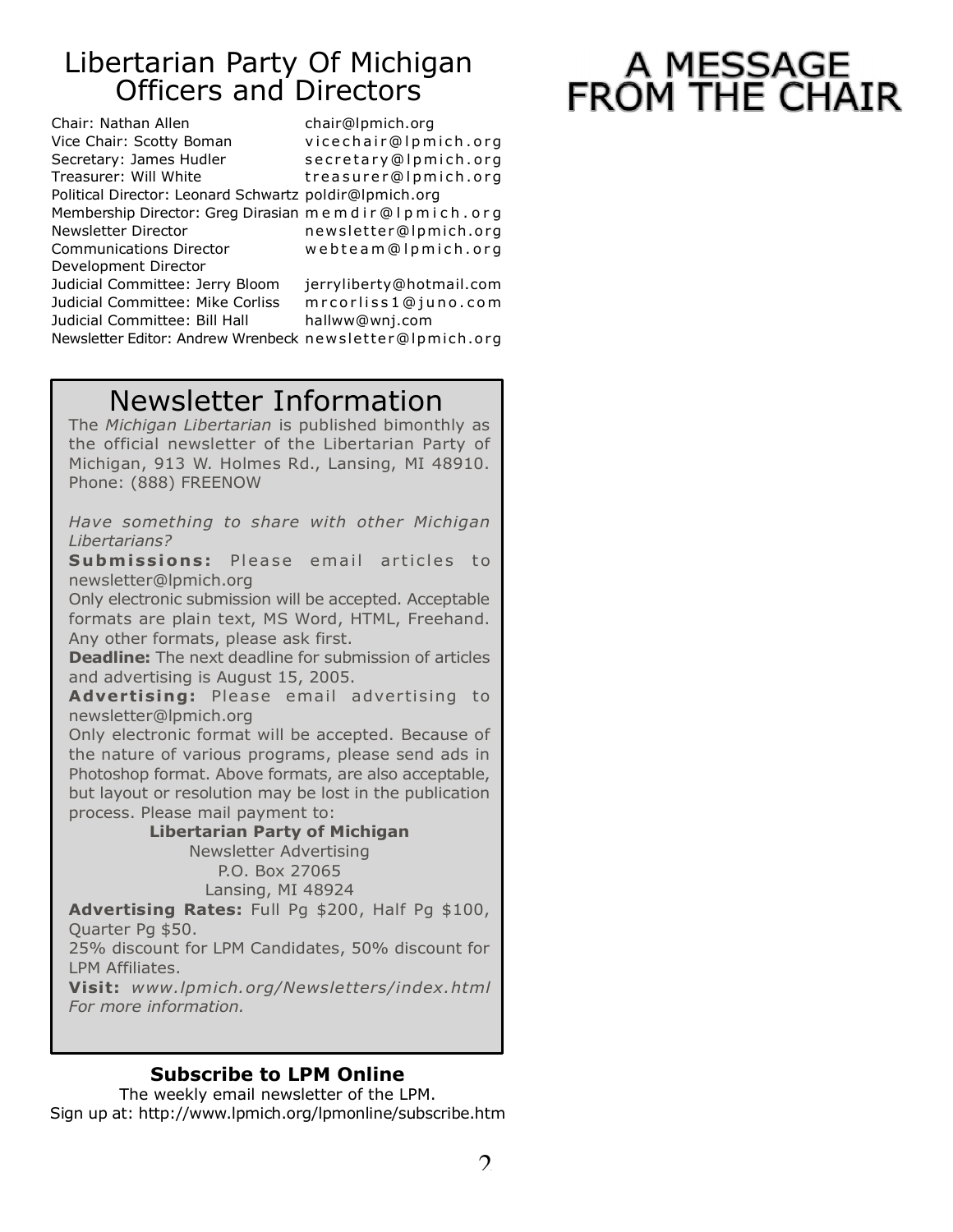## **EVENTS** CALENDAR **June 22, 2005 - 7:30 PM**

Libertarian Party of Oakland County general membership meeting. Nonmembers are welcome. Meeting starts at 7:30. Optional dinner starts Location: Sila's Restaurant, 4033 W.12 Mile, 2 Contact: Leonard Schwartz Phone: (248) 546-3569 Email: chair@lpocmi.org

### **June 25, 2005 - 3:00 PM**

Shootout fundraiser for Libertarian candidates running in nonpartisan elections. We will provide a variety of pistols with ammo and targets. No expirience needed. Orientation at 2:45. Shootout from 3:00 to 5:00. Location: Double Action Indoor Shooting Center,32411 Dequindre, south of 14 Mile, in Madison Heights. Contact: Mike Netski Phone: (586) 350-5596 E-mail: michael@netski.org

#### **August 02, 2005**

Primary Elections and Ballot Proposal Polling Contact: Your county or local clerk's office

#### **August 09, 2005**

 Filing deadline for candidates for city elections in cities without a primary Contact: Leonard Schwartz Phone: 248-546-3569 Email: Leonard@Schwartz45.com

For more events, see the online calendar at: http://www.lpmich.org/lpmonline/events.php

### **Proposal "R" To Cost Taxpayers 60 Million**

Wayne County's park proposal for higher taxes

#### **From the Wayne County Affiliate**

At a time when the economy is slow, The Wayne County board can't slow down the spending. They are requesting for nearly \$60,000,000.00 from voters for park improvements. This is actually being billed as a "renewal." Marketed to the public as OK because they have already been paying this tax for years.

The *Taxpayers Of Wayne County Ballot Committee* (TOWC) has been formed and is attempting to organize voters to fight this proposal (Proposal R). They have begun to set up an online home for the cause and will continue to assemble a group of people to defend the taxpayers. They can be contacted at TOWC@MAC.COM

This tax is a waste of Wayne County residents' income and hurts the local economy, so is the act of holding a special election to pass the tax

• This millage will not help fund Metro Parks or State Parks

• Waste begins even before the millage is approved. With an estimated cost of \$400,000.00 just to hold the election

• The owner of a \$250,000.00 home will be soaked with over \$300.00 in new property taxes.

• The owner of a \$400,000.00 home will be soaked with over \$500.00 in new property taxes.

Stay tuned... The website will be updated with resources to help prevent this tax increase shortly. Wayne Co. can defeat this proposal with your help! Want to volunteer? Email TOWC@MAC.COM. Time is short, with election day coming on August 2.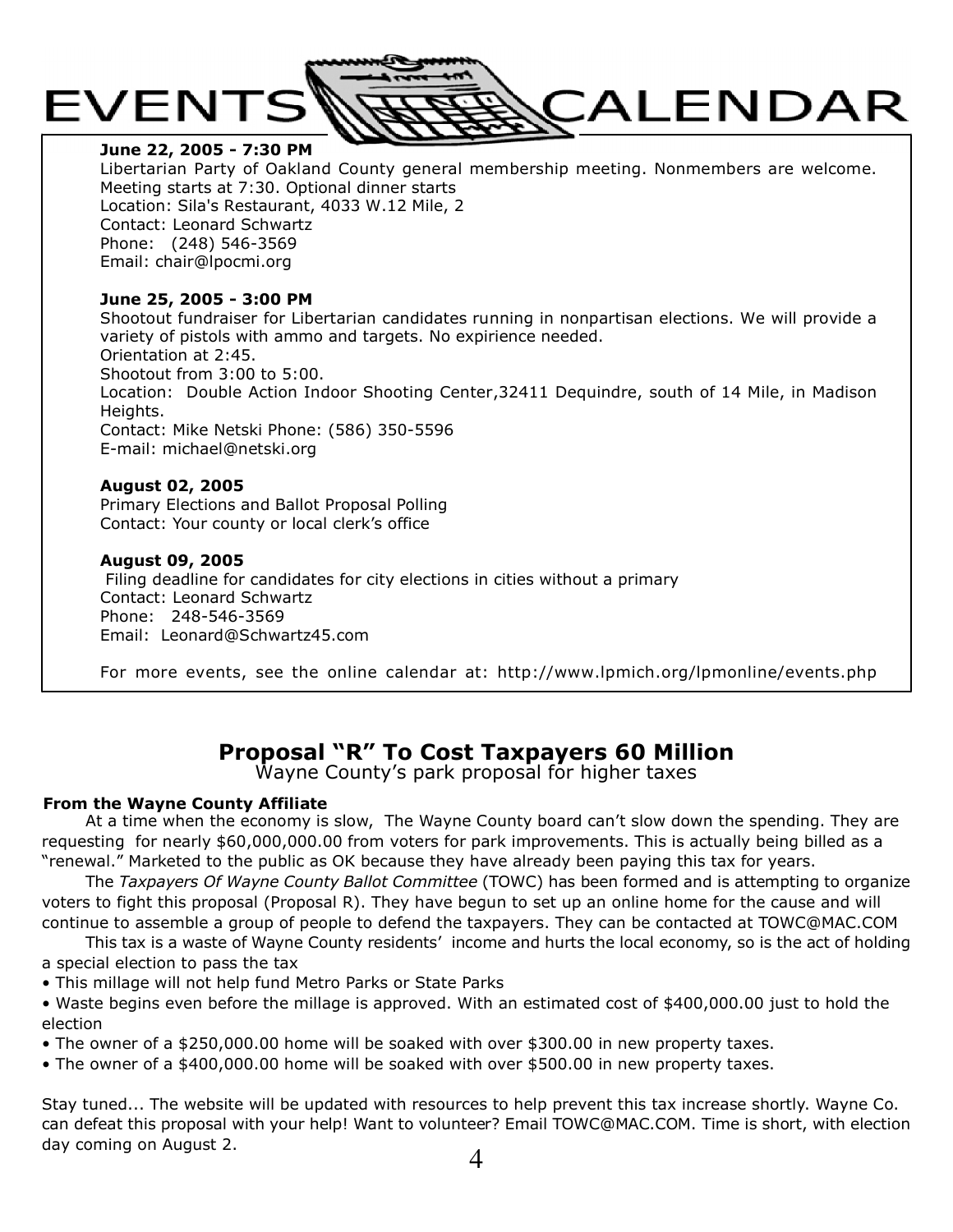#### **Andrew Wrenbeck From Page 3**

had this information printed in the paper – EVERY paper. There is a way to introduce the information to the public that guarantees it gets in the paper, I now know this tactic. It requires a friend in office.

Another thing I learned is that in a two-way campaign may be easier to win over the voters. You need less information to convince the voters that you are the right choice. It is easier to identify the problems with the opponent and since you are the only other choice, the voters come to you automatically. It also nets votes from people who just will not vote the other side. You cannot guarantee that this will be the case, but in areas where one side of the isle has won repeatedly for the last twenty or thirty years, the opposition will be relying on the primary to be where the decision is made. If you are not facing an incumbent, the other side may even spend nearly all of their capital on the primary and consider the actual election as more of a formality than a question.

5 How do I know this from running a non-partisan election? Easy, I did not run a non-partisan election. The opposition pointed out that I was a Libertarian right off the bat, and identified Libertarians as people who only wish to eliminate public education. Of course, this was not something a school board trustee could do, nor was it actually part of my agenda. It does not matter, it made me sound less ideal, and therefore I was called a Libertarian in every single article written about the election. It was not non-partisan. I was glad that I had written a complete agenda, from top to bottom, that was not a copy of the state or national platform. It was my own platform and it only included items on which Republicans and Democrats could vote "yes." I did not want to scare away potential voters with a part of the platform that I would not gain the power to enact, nor the votes needed by other board members to be passed. I wrote my agenda based on my research of the mistakes the incumbent had made in his three terms, and Libertarian minded solutions to those problems. The big break I received was when I went to a board meeting at Canton Township Hall, which is an overpriced massive castle that screams, "This Township is run by an overspending overlord." I spoke about how the Canton residents in Van Buren schools were being ignored by the district and actually considered lesser residents who did not belong there. At the same time they had sued the district to get out, but the schools fought hard and won. The reason I spoke was because one of the all-Republican board had introduced a proposal to the board officially calling for an end to this treatment. I had never met this man his name is Todd Caccamo. Afterwards we talked, I told him he was not a Republican he was a Libertarian. He chuckled and we moved on.

Meanwhile, the man "loaned" me his access to the press, and many votes. He has discovered that he fits as well with the LP as the GOP, and he may be an asset available in the future.

Having an ally in public office is a big plus. It need not be in the same genre as the office you seek. He is a Canton board member; I live in Van Buren and was running for the school board. His endorsement gave me more than just his core group of voters; it gave me credibility in a conservative area. Because generally people do not know what Libertarians stand for, they need such a security blanket. The people I ran into really did not know what a Libertarian was. Even Trustee Caccamo really did not know at the onset. However, a substantial percentage of these residents in Canton have now voted for one. This is a start! From this start, I think we can build.

We need to tap into the masses of irritated voters. Our luck, they are easy to find in these local elections. They are easy to cultivate. The sources are the planning commissions, DDA's and the zoning boards. A candidate can follow the land owners that were turned down and do not have the right to do what they want on their own property and say "My name is X and if elected I will do everything in my power to ensure you can do the project you are currently being told you can not do." The beauty of this is that the town has a list of every mad voter and all we need to do is talk to them. They also have meetings where these people come to complain. These people announce themselves to us – not the other way around.

**Continued next page**

#### **Macomb County Literature Drop**

#### **By James Allison**

On April 30th and May 7th, the Libertarians of Macomb County participated in a literature drop in two areas, reaching about 1200 houses. We dropped off literature and a flyer announcing our meetings and website at every house in the targeted areas.

The first targeted area was the precinct in St Clair Shores that had the highest libertarian voting percentage in the 2004 election. The second target was a neighborhood close to our meeting place. I'd like to thank Scott Allen, Dan Flamand, Nicole Michalak, and Steve Samoranski for distributing the literature with me, and another special thanks to Dan Flamand for designing a very attractive flyer. *James Allison is the Chairman of The Libertarians of Macomb County*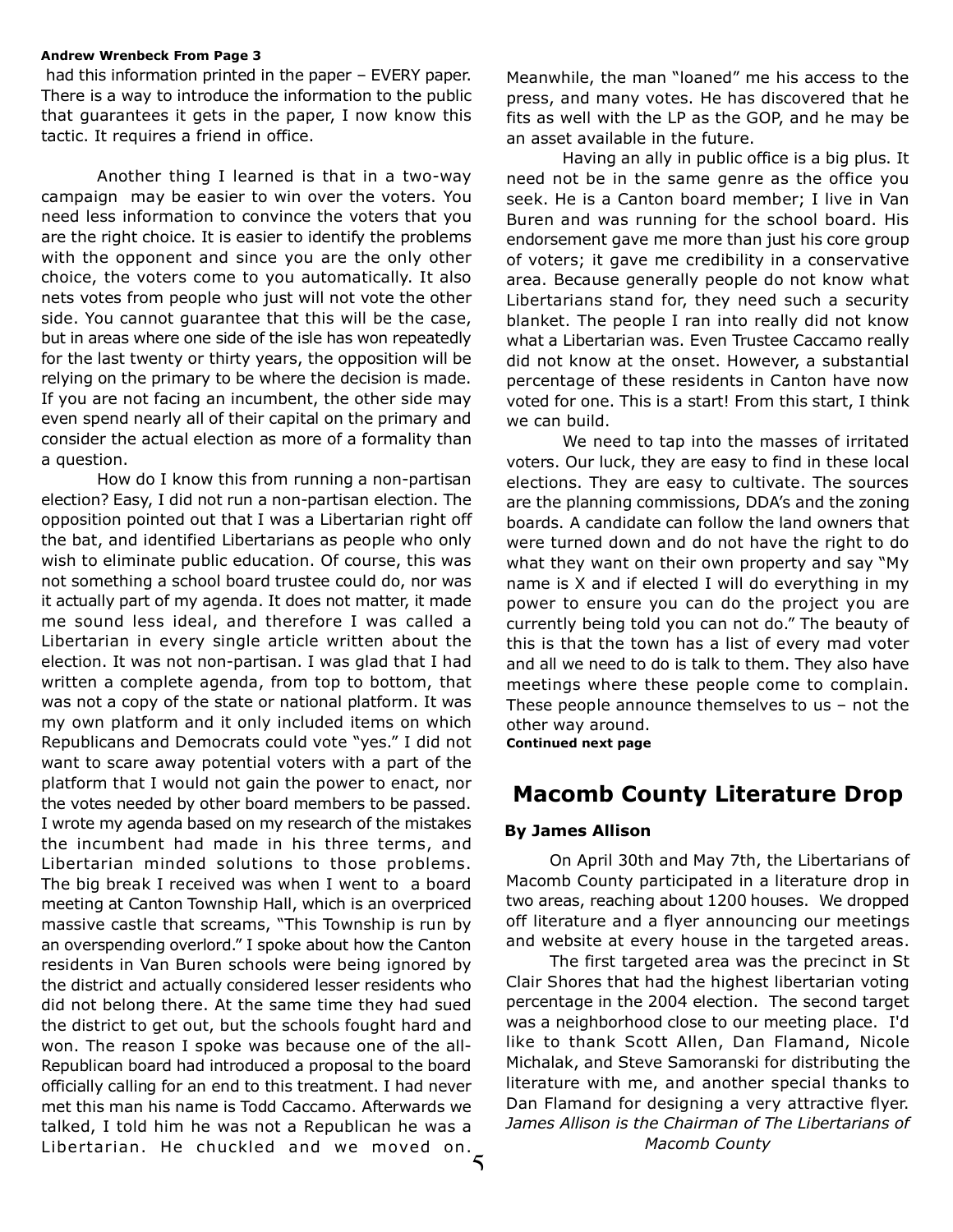The R's and D's are ignoring these voters. There is no need to turn them into Libertarians; they just need vote Libertarian one time. If they do it one time, it will be that much easier of a decision to make the next campaign season. If we tell them "I am running as a libertarian, because in order to be in one of the other two parties, I too would have to be part of the problem, not part of the solution." It is my opinion that if we can find 3 to 5 offices in Michigan that are Simply: •In an area leaning heavily right or left (for a more likely two person race)

•A situation where there will not be an incumbent; and there is a Libertarian or libertarian leaning office holder that can be made an ally.

•Where we can run a properly laid out campaign and have enough member/volunteers

•We can set up a properly laid out money machine •Run an electable (yet very libertarian) platform for change and good internet presence we can win these campaigns.

If we take a few of the paper campaigns off of the table and push that energy into these 3 to 5 offices, along with volunteers from the surrounding areas, a win is all but certain.

The accomplishments that are possible in 2006 are substantial. If we can raise \$5,000 to \$10,000 per campaign (about \$5.00 to 10.00 per member just here

in in Michigan) get ten to fifteen volunteers per campaign, and get a solid candidate with charisma and charm, we will win these offices. We can push these voters to cross the line and they can say "I have voted Libertarian" and they will be much more willing to do it again. We will have Republicans and Democrats who really are Libertarians beginning to switch to our side, and they just need a push. Someone winning in their town under the Libertarian banner would erase their doubts about the chances of winning. We would introduce the dangerous "slippery slope" to a new direction, the right direction.

So how hard is this to do? Well, I already have one town lined up. Canton Township. No incumbent, an ally already elected, a one-party town, and as a bonus, many frustrated voters because of mega-high taxes and the frivolous spending habits of the current GOP board. I cannot run, because I do not live there. However, a Libertarian interested in the \$115,000.00 per year Supervisor position in this town can be elected. The key is that we have to start working on 2006 right now. As the song goes, we need to "get this party started." I would love to see the shock and awe in the press if we can take three to five offices at the local level right here in Michigan. I am willing to work my butt off in the fall of 2006 to insure victory in Canton, because I know it will pay back exponentially.

# **Libertarian Party of Michigan Affiliate Contacts**

#### **Affiliate Name**

Capital Area Libertarian Party Libertarian Party of Kalamazoo/St. Joseph County Libertarian Party of Livingston County Libertarians of Macomb County Midwest Michigan Libertarian Party Libertarian Party of Oakland County Libertarian Party of South Central Michigan Libertarian Party of Saint Clair County Libertarian Party of Southwest Michigan Libertarian Party of Washtenaw County Thumb Area Libertarian Party Traverse Bay Libertarian Party Tri-Cities Libertarian Party Libertarian Party of Wayne County West Michigan Libertarian Party Kettering University Hillsdale College Northern Michigan University University of Michigan College Libertarians Michigan State University Libertarian Club Western Michigan University

#### **Contact Name**

Bob Broda Matt Umlor David Buck Keith Edwards Brian Kluesner Leonard Schwa James Parker Mark Byrne Jason Gatties Lawrence Johns Paul Hitch Jerry Coon Richard Jozwiak Loel Gnadt Jamie Lewis Adam Hogan Heidi Morris Michael Brown Andrew Moylan Brendan Dennis Brian Harris

| ₿    | <b>Website/E-mail</b>           | <b>Phone/Website</b>              |
|------|---------------------------------|-----------------------------------|
|      | www.calparty.org                | 517-321-7647                      |
|      | www.kalamazoolp.org             | 269-324-2282                      |
|      | Not Available                   | 810-220-5741                      |
|      | www.macomblp.com                | 586-777-7468                      |
|      | www.pecktec.com/lpmwm/          | 616-723-7087                      |
| ırtz | www.lpocmi.org                  | 248-546-3569                      |
|      | jamesp@hillsdale.epcorp.com     | 517-439-0643                      |
|      | iwantska@hotmail.com            | 810-987-9856                      |
|      | www.lpswmich.org                | 269-465-6725                      |
| son  | www.lpwash.org                  | 734-476-7817                      |
|      | phitch@intouchmi.com            | 810-667-7218                      |
|      | jtcoon@gtii.com                 | 231-369-2395                      |
| k    | www.TriCityLibertarianParty.org | 989-922-5226                      |
|      | cynical_bob@juno.com            | 313-381-7697                      |
|      | www.lpwm.org                    | 616-254-2878                      |
|      | hoga4008@kettering.edu          | Not Available                     |
|      | hcmorris@hillsdale.edu          | www.hillsdaleliberals.com         |
|      | docbrown_77@yahoo.com           | Not Available                     |
|      | admoylan@umich.edu              | www.umich.edu/lpumich/            |
| Ś    | dennisb3@msu.edu                | www.msu.edu/dennisb3/libertarian3 |

Not Available

bharris5781@vipmail.kvcc.edu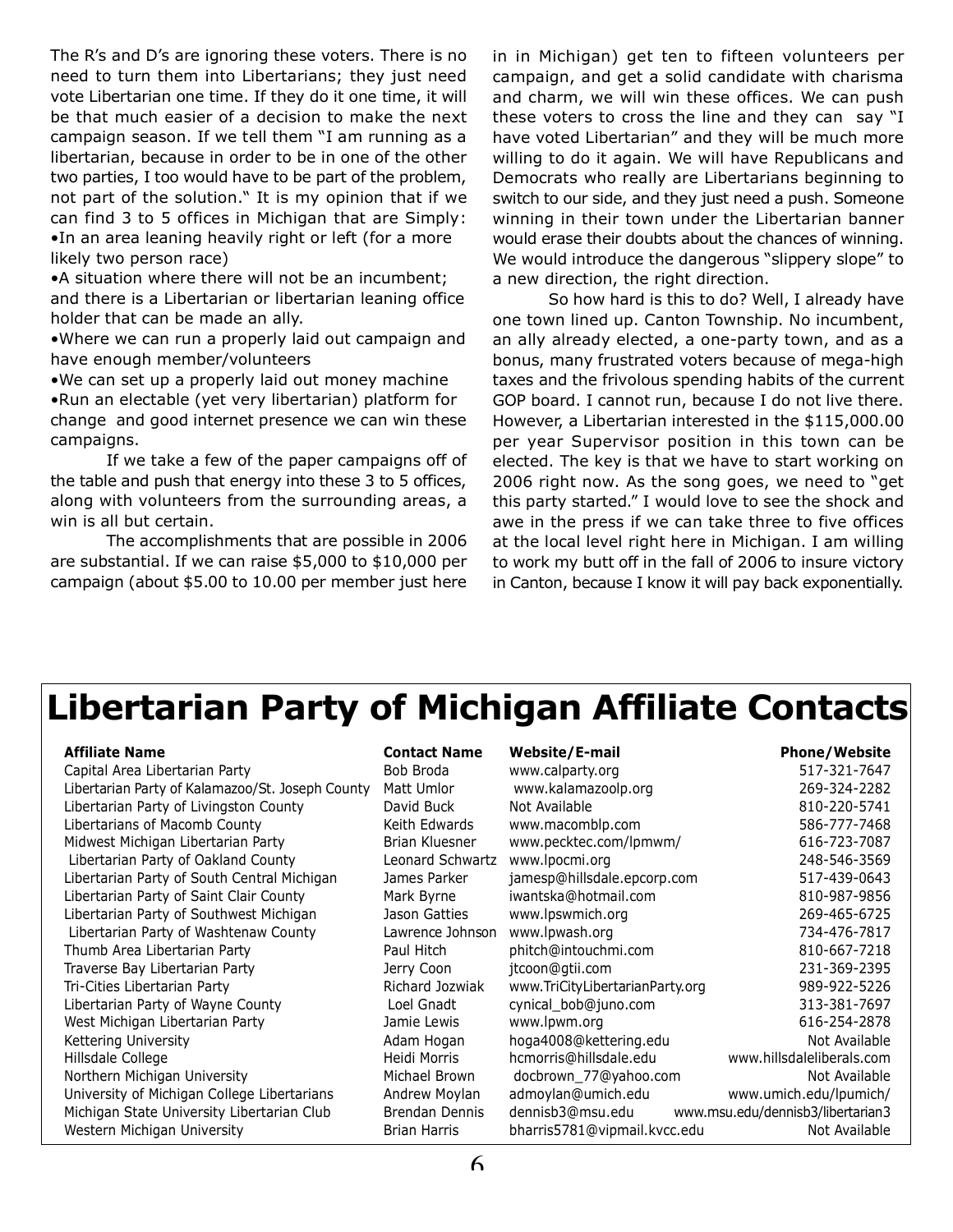# **Meeting Minutes**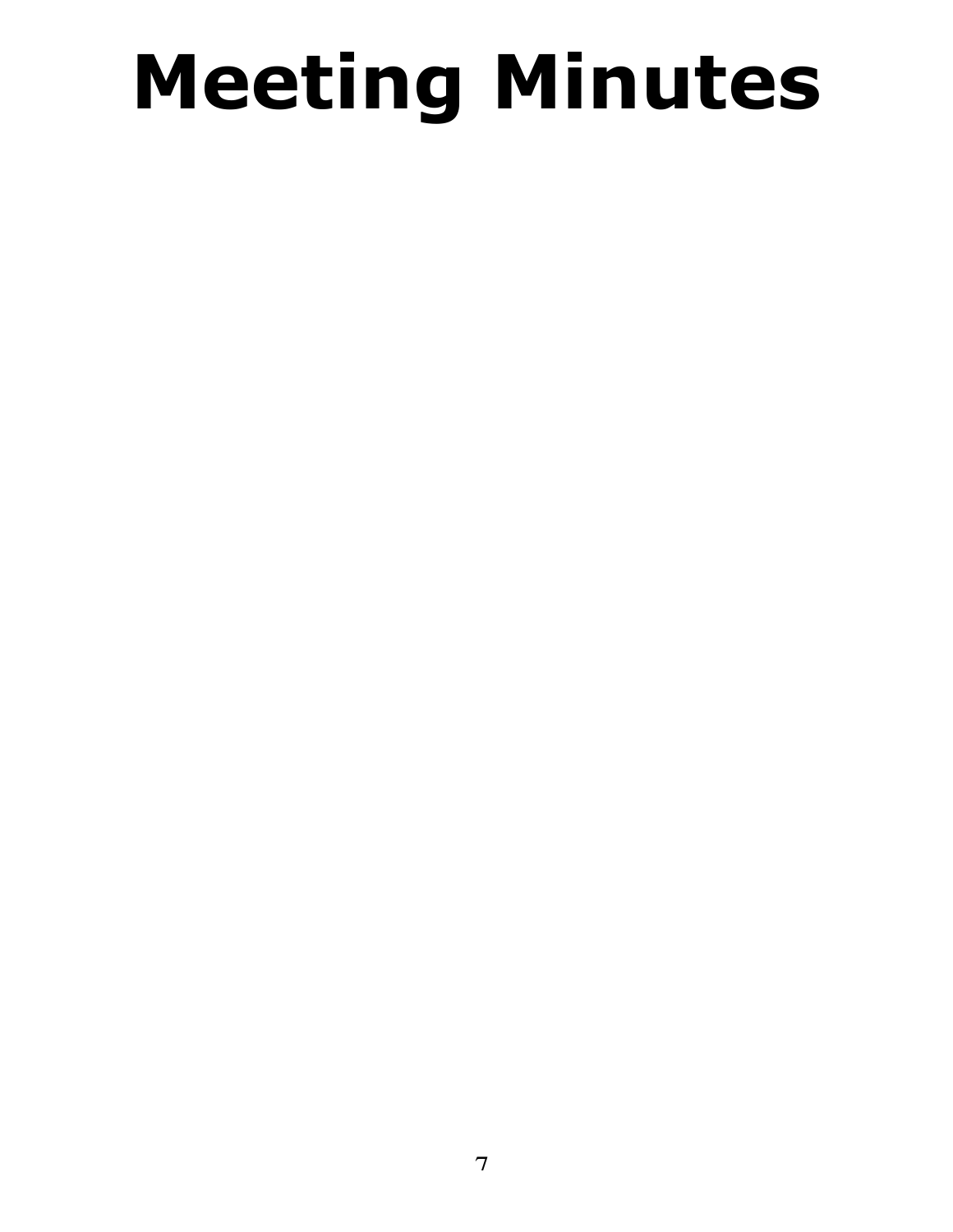#### **PERSONAL ISSUES?**

**ECONOMIC ISSUES?**

Libertarian Party of Michigan 913 W. Holmes Rd Lansing, MI 48910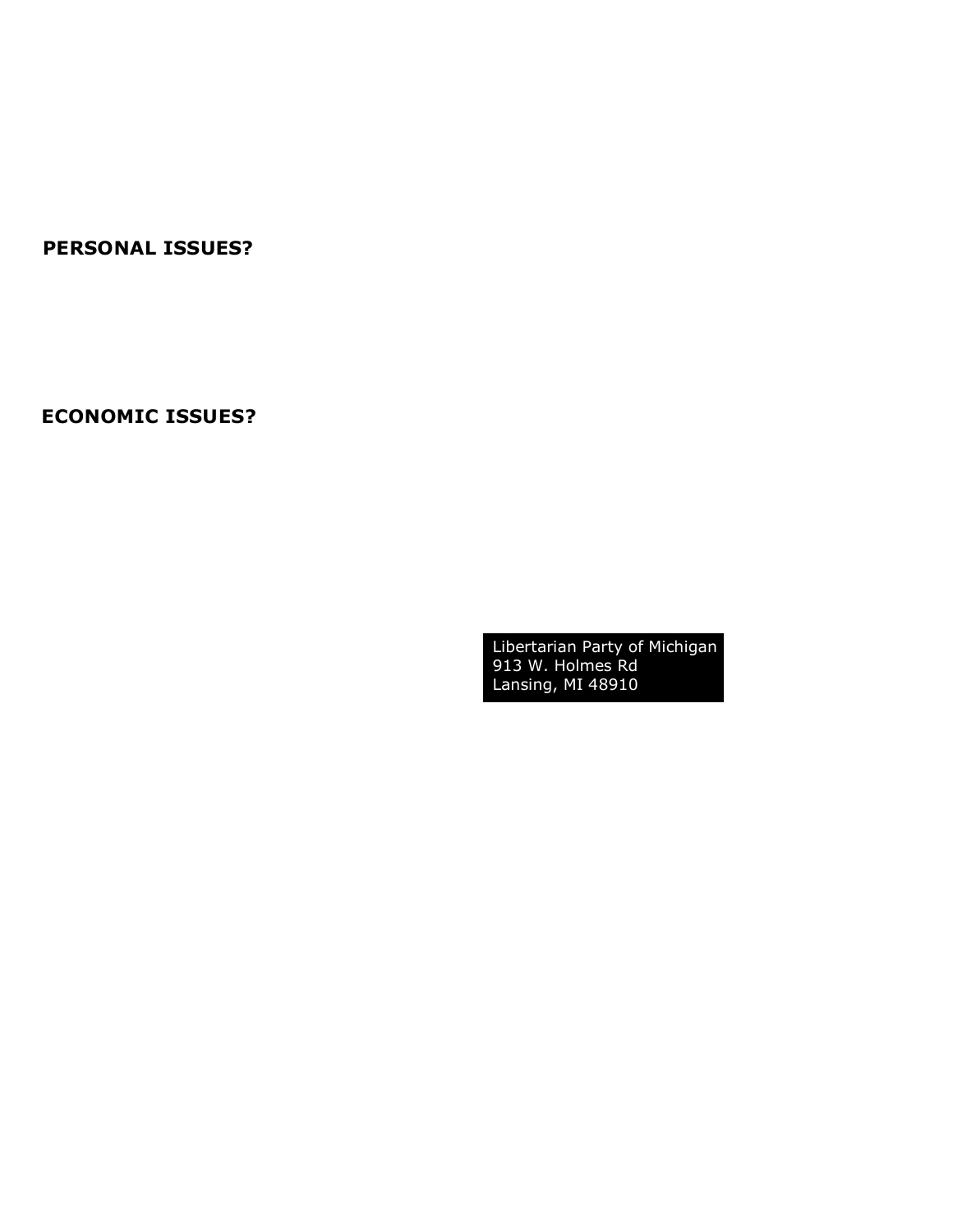For years, politics has been represented as a choice between left (or liberal) and right (or conservative). Growing numbers of thinkers agree that this is far too narrow a view - and excludes millions of people. The political map on the quiz gives

**Scoring:** For each statement, circle "*A*" if you agree, "*M*" for maybe (or don't know), or "*D*" if you disagree a much more accurate representation of the true, diverse political world. The quiz measures tendencies, not absolutes. Your score shows who most agrees with you in politics, and where you agree and disagree with other political philosophies

How do you stand on

- Government should not sensor speech, press, media or Internet
- Military service should be voluntary. There should be no draft
- There should be no laws regarding sex between consenting adults A M D
- Repeal laws prohibiting adult possession and use of drugs A M D A M D
- There should be no national ID card

**SCORING**: 20 for every A, 10 for every M and 0 for every D:

#### How do you stand on

- End "corporate welfare." No government handouts for big business 20 10 0 A M D
- End government borders on international free trade
- Let people control their own retirements: privatize Social Security A M D A M D
- Replace government welfare with private charity
- Cut taxes and government spending by 50% or more

**SCORING**: 20 for every A, 10 for every M and 0 for every D:

| If you scored Libertarian, we invite you to join the Libertarian<br>Party                                                                                                   |  |  |
|-----------------------------------------------------------------------------------------------------------------------------------------------------------------------------|--|--|
|                                                                                                                                                                             |  |  |
| Address:__________________________________<br>the control of the control of the control of                                                                                  |  |  |
| $City:$ $MI Zip:$                                                                                                                                                           |  |  |
|                                                                                                                                                                             |  |  |
|                                                                                                                                                                             |  |  |
|                                                                                                                                                                             |  |  |
| () \$25.00 Michigan and National<br>() \$35.00 Tri-level (County, MI and National)                                                                                          |  |  |
| () Occasionally we make our list available to other groups that<br>wish to offer products or services to our members. Check here<br>to be EXCLUDED from additional mailings |  |  |
| I certify that I do not advocate the initiation of force as a means<br>of achieving social or political goals<br>Signature:                                                 |  |  |
| (signature required for NATIONAL membership)                                                                                                                                |  |  |
| () Please charge my credit card (Visa or M/C only:)<br>Card Number:                                                                                                         |  |  |
| Expires / /20                                                                                                                                                               |  |  |
| () I have enclosed a check or money order<br>(Payable to the Michigan Libertarian Party)<br>Mail To: Libertarian Party Of Michigan 913 W. Holmes Rd Lansing,<br>MI 48910    |  |  |
| Federal law requires political committees to report the name,<br>mailing address and occupation with name of employer for each                                              |  |  |

individual whose contributions aggregate in excess of \$200.00 in a calendar year, Political contributions are not tax deductable



#### A M D A M D

Mark your PERSONAL score on the lower-left scale; tour ECONOMIC score on the lower-right. Then follow the grid lines until they meet at your political position. The chart shows the political group that you agree with most





20 10 0 A M D A M D